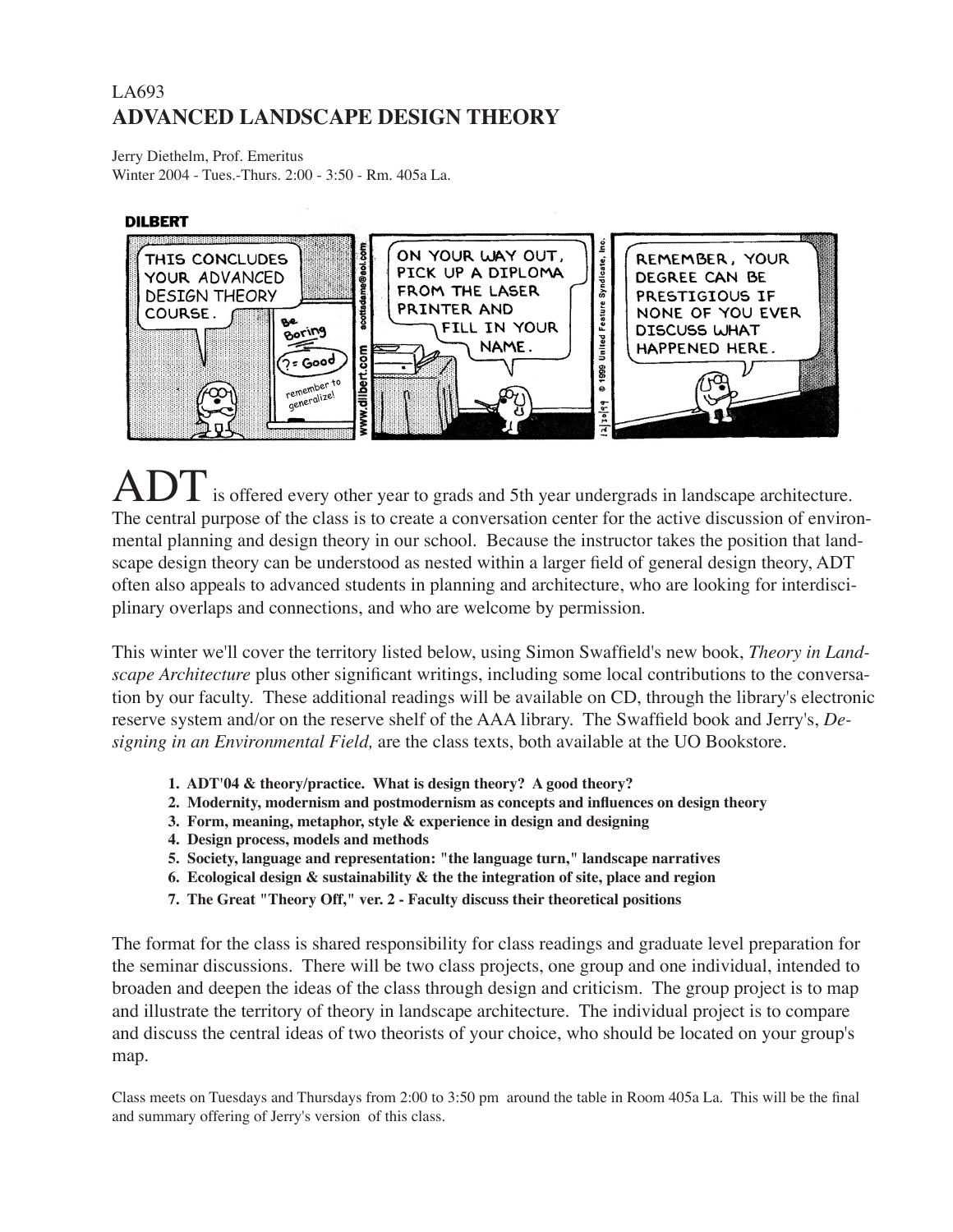*Reading Schedule*

## *Week 1: ADT & THEORY/PRACTICE*

Tues. Jan. 6.

*What is design theory? What is a good theory? What are their kinds and roles?* **Class intro, format, schedule and assignments. Joining the theory conversation... Reading (Please read before the first class):**  $(* =$  Available on the lib-WEB)

- 1. "e-Correspondence about theory from the Design Research Society's" Chris Jones, Ken Friedman. Terrance Love, Wolfgang Jonas...\* (reading)
- 2. "A Box of Tools,"\* Russell Ferguson in /Discourses (reading; sp. ref. unavailable)
- 3. "Introduction, *Theory in Landscape Architecture*, Simon Swaffield (text)

<u>Thur. Jan. 8</u>.

PART 1. The Nature of Theory in Landscape Architecture, Simon Swaffield. pp.7-20 (text)

## *Weeks 2&3: MODERNITY, MODERNISM & POSTMODERNISM*

**Definitions/descriptions of modernity, postmodernity, modernism and postmodernism Design Vocabularies: From Hubbard and Kimball to Garrett Eckbo to... vocabu Cultural Modernism: Modern Landscape Architecture, Architecture & Planning***.*

### **Modernism 1**

Tues. Jan. 13.

- 1. "Modern-Postmodern Vocabulary,"\* from *An Introductory Guide to Poststructuralism and Postmodernism*, 2nd Ed., Mandan Sarap, University of Georgia Press: Athens, GA, 1993, pp. 130-137 (reading)
- 2. "Axioms for a Modern Landscape Architecture,"\* Marc Treib. Modern Landscape Architecture: A Critical Review, pp. 36-67. (reading)
- 3. "Hints on Teaching and Learning Landscape Design,"\* Henry V. Hubbard, Landscape Architec ture, 1930, pp.179-184 (reading)
- 4. "Landscape for Living (1950), Garrett Eckbo, pp. 9-11 (text)
- 5. "Modernism Reconsidered,"\* Jory Johnson, Landscape Architecture, Nov. 1999. (reading)

#### Thur. Jan. 15.

### **Modernism 2**

- 1. "Where is Modern Architecture Going?"\* Christian Norberg-Schulz, GA Critic. (reading)
- 2. "Beyond The Modern Landscape," \* Augustin Berque, AA Files 25, pp. 33-37. (reading)
- 3. "After Modern Architecture,"\* Ada Louise Huxtable, The New York Review of Books, Dec. 8, 1983. (reading)
- 4. "Rebuilding Architecture,"\* Ada Louise Huxtable, The New York Review of Books, Dec. 22, 1983. (reading)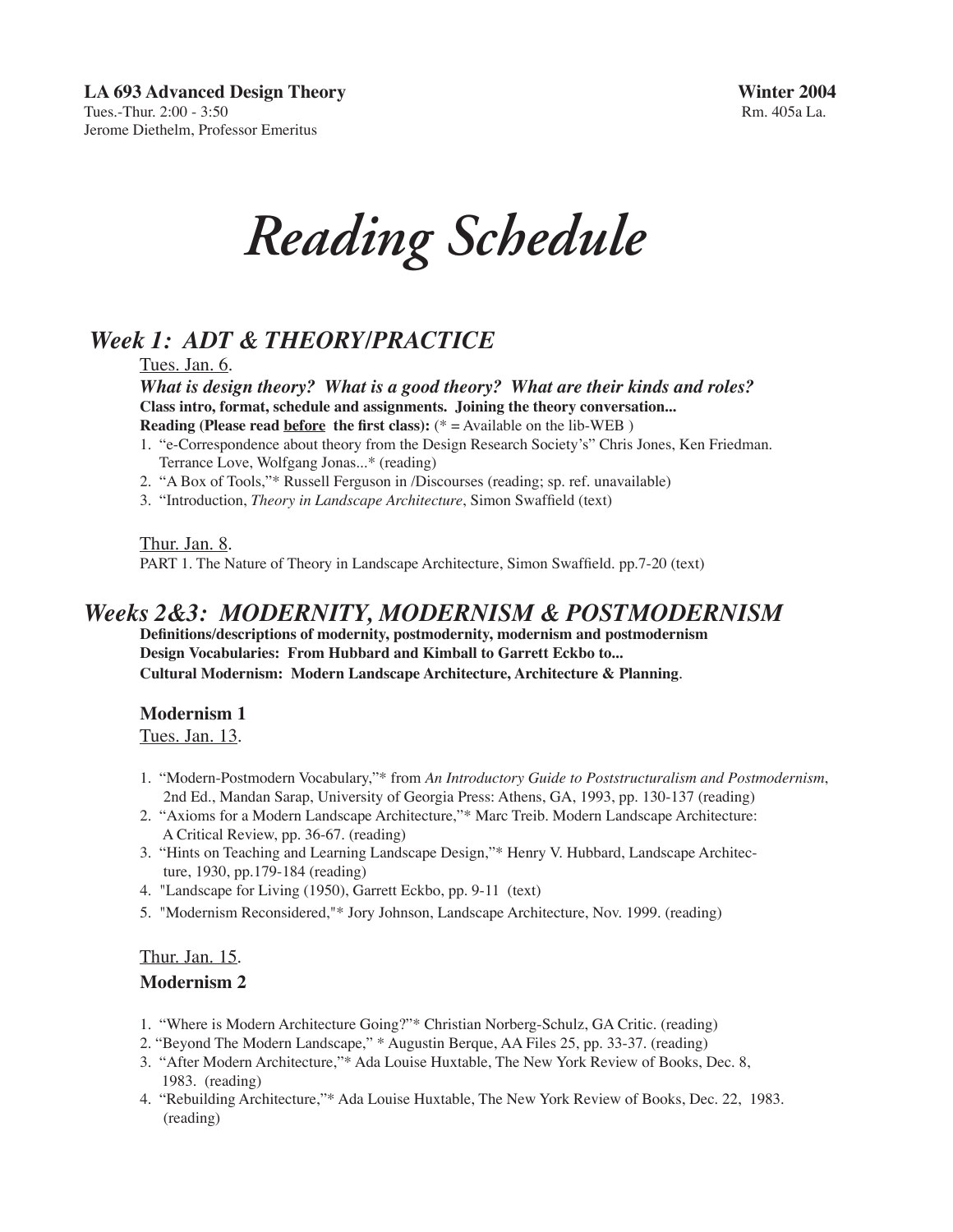## *Reading Schedule - 2*

#### Tues. Jan. 20.

- 1. *"The Post-Modern Agenda"\** Charles Jencks, rev. of *Post-Moderism: The New Classicism in Art and Architecture.* Academic Editions, London. 1987. (reading)
- 2. "The Postmodern Condition: Reason and (Landscape?) Architecture after Modernism,"\* *The Reasoning Architect*, McGraw-Hill: New York +, 1990. pp. 316-342. (reading)
- 3. *Extra: See also: What is Post-Moderism?\** Charles Jencks, St. Martin's Press, London 1987 56 pages. (AAA reserve)

Thur. Jan. 22.

- 1. "Introduction" and "Derrida and Deconstruction,"\* Mandan Sarap, *An Introductory Guide to Poststructuralism and Postmodernism,*ibid. pp. 1-4 & 32-57 (reading)
- 2. "Cultural Maintenance and Change,"\* Beverly Jones, Media Information Australia, No. 69, Aug. 1993.

## *Week 4-5: Design Concepts: Form, Meaning, Metaphor... & The Great "Theory-Off"*

Tues. Jan. 27.

#### **PART III. Form, Meaning and Experience**

1. pp. 73-122 - Intro and Olin, Jellico, Fairbrother, Condon, Walker Treib, Relph, Thayer, Howett, Jacobs (text)

#### Thur. Jan. 29.

#### **George Lakoff &Michael J. Reddy**

### **(on metaphor and meaning)**

- 1. "The Contemporary Theory of Metaphor,"\* George Lakoff, *Metaphor and Thought,Second Edition*, Cambridge University Press:Campridge, 1993 (reading)
- 2. "The Toolmaker's Paradigm and the Conduit Metaphor,"\* Michael J. Reddy, *Metaphor and Thought*, ibid. (reading)
- 3. "Liet's Poem," Jerry Diethelm, *Designing in an Environmental Field,* Aurora Books: Eugene, 1998. pp. 80-82 (text 2)

#### Tues. Feb.3.

#### **Jerry Diethelm**

- 1. "From the field...,"\* Jerry Diethelm, Aurora Books: Eugene, Dec. 2001. (reading)
- 2. "The Quality Project, Intimate, Metaphoric and Catachresic Qualities in Design," \*Jerry Diethelm, Aurora Books: Eugene, 1999 (reading)
- 3. "My Name is Forming out of...". Jerry Diethelm, *Designing in an Environmental Field,* Aurora Books: Eugene, 1998. pp. 37-39 (text 2)

#### Thur. Feb.5. Faculty Guests: Jerry out of town.

**The Great "Theory-Off". Faculty are invited to present a one page overview of the theoretical underpinnings (and inspirations) of their work and their own key theoretical assertions.** (Written one page statements by each volunteer participant to be distributed on Feb. 3.)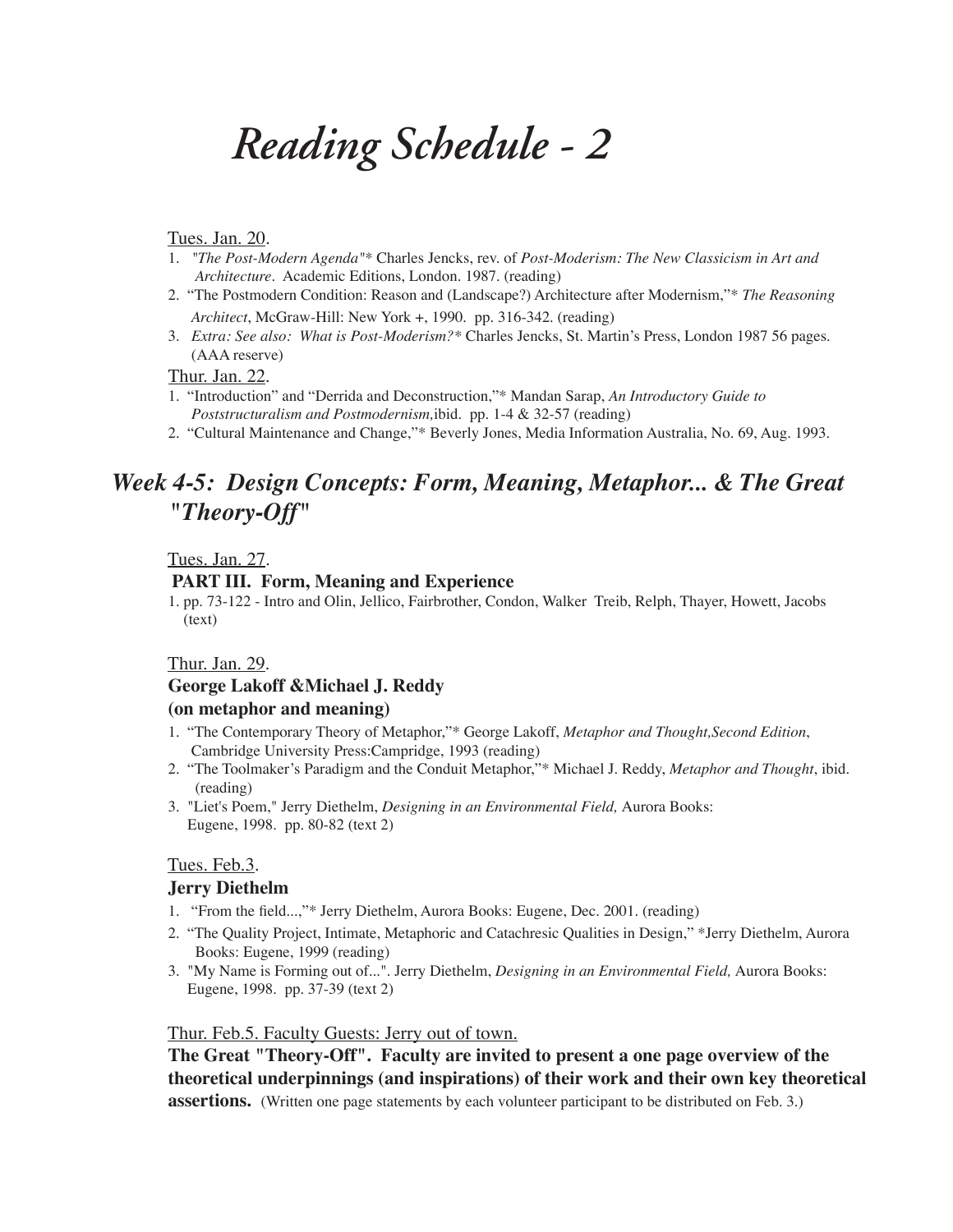## *Reading Schedule - 3*

## *Week 6: Theory and Models of Design Process* **Sasaki, Lynch, McHarg, Halprin, Hester, Krog, Lassus, Steinitz, Diethelm**

#### Tues. Feb.10.

1. **PART II. Design Process pp. 33-72 -** (text)

2. "A Framework for Theory Applicable to the Education of Landscape Architects (and other design professionals)," \*Carl Steinitz, Landscape Journal, 1990. (reading)

#### Thur. Feb.12.

- 1. "The Moth and the Moon," Jerry Diethelm, *Designing in an Environmental Field*, Aurora Books: Eugene, 1998. pp. 40-51. (text 2)
- 2. "Valuing Priorities in an Environmental Field," ibid, pp. 52-53. (text 2)
- 3. "Design is a Verb; Design is a Noun,"\* Carl Steinitz, Landscape Journal, Vol. 14, No.2, Fall 1995, pp. 188-200. (reading)

## *Week 7: Society, Language and Representation* **Spirn, Corner, Hunt, Potteiger & Purinton, Cosgrove, Meyer**

Tues. Feb.17.

1. **PART IV. Society, Language and the Representation of Landscape pp. 123-170 -** (text)

## Thur. Feb.19.

## **Elizabeth Meyer**

- 1. "The Public Park as Avante-Garde (Landscape) Architecture: A Comparative Interpretation of Two Parisian Parks, Paec de la Villette (1983-1990) and Parc des Buttes-Chaumont.\* (reading) (1864-1867), Landscape Journal, (citation)
- 2. "The Expanded Field of Landscape Architecture," \*in Retrospect (reading)

## *Week 8: Ecological Design & Sustainability* **McHarg, Spirn, Ruff, Lyle, Thayer, Nassauer, Hough, Woodward, Harkness, Holling**

Tues. Feb.24.

1. **PART V. Ecological Design amd the Aesthetics of Sustainability. pp. 171-206 -** (text)

### Thur. Feb.26

#### 1. **PART VI. Integrating Site, Place and Region. pp. 207-226 -** (text)

. 2. "Panarchy 101: Understanding the Complexity of Economic, Ecological and Social Systems," C. S. Holling Ecosystems (2001) 4: 389 DOI 10.1007/s10021-001-0101-5

## *Week 9: Summary & Group Project Presentations*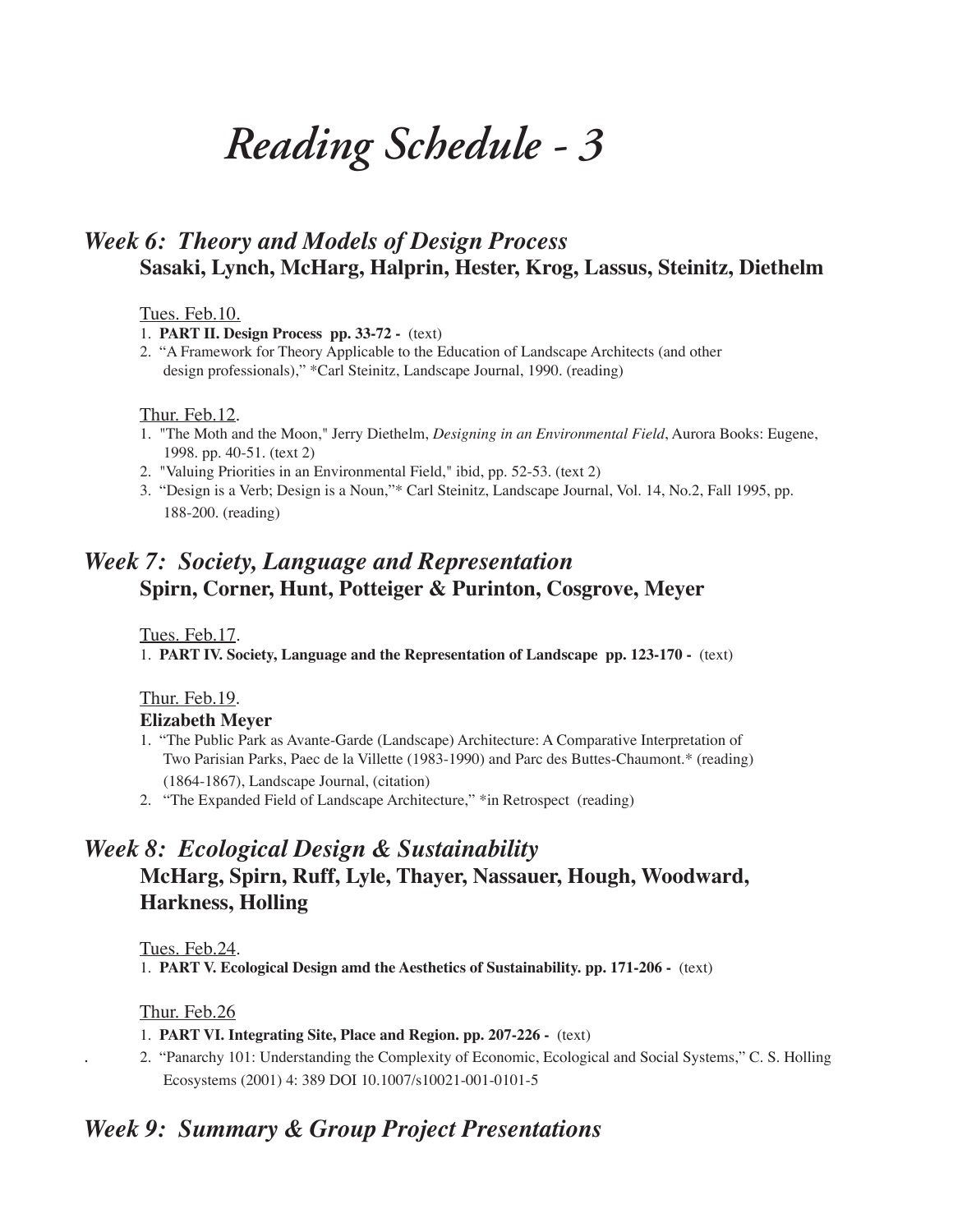## *Reading Schedule & Requirements*

Tues. Mar.2.

1. "Conclusion: The Theoretical Terrain of Landscape Architecture," Simaon Swaffield

2. Our Conclusions: Class Discussions

Thur. Mar. 4. Group Presentations: Theory Maps.

## *Week10: Review Week in AAA - no class. Work on projects.*

*Week 11: Exam Week - Turn in projects on Wed. March 17 by 5 pm.*

## **Class Requirements:**

**Projects are due Mar. 17 (St.Patrick's Day) @ 5 pm. Send your project elecronically as a pdf file to: diethelm@darkwing.uoregon.edu** 

> **or drop off your projects at 178 Onyx Bridge.**  *An electronic submission is preferred, but not required.*  **Grading is optional: P/NP or graded. Grades are based on: attendance, participation and the timely handing in of class notes. Due at the end of each class or electronically at the end**  of the day.  $= 50\%$

 **"90% of life is just showing up (prepared)." (Woody Allen + (Jerry))**

 **Projects = 50% (25% Theory Map + 25% Theory Paper)** 

**Participation:** Assigned leadership for class reading each period, a minimum of one per listed article. Class members expected to read widely and choose and prepare notes for discussion for at least ONE reading selection each class. The theory is that a variety of readings and preparations will set the stage for a shared responsibility for a wider range of material and a more active and richer class discussion.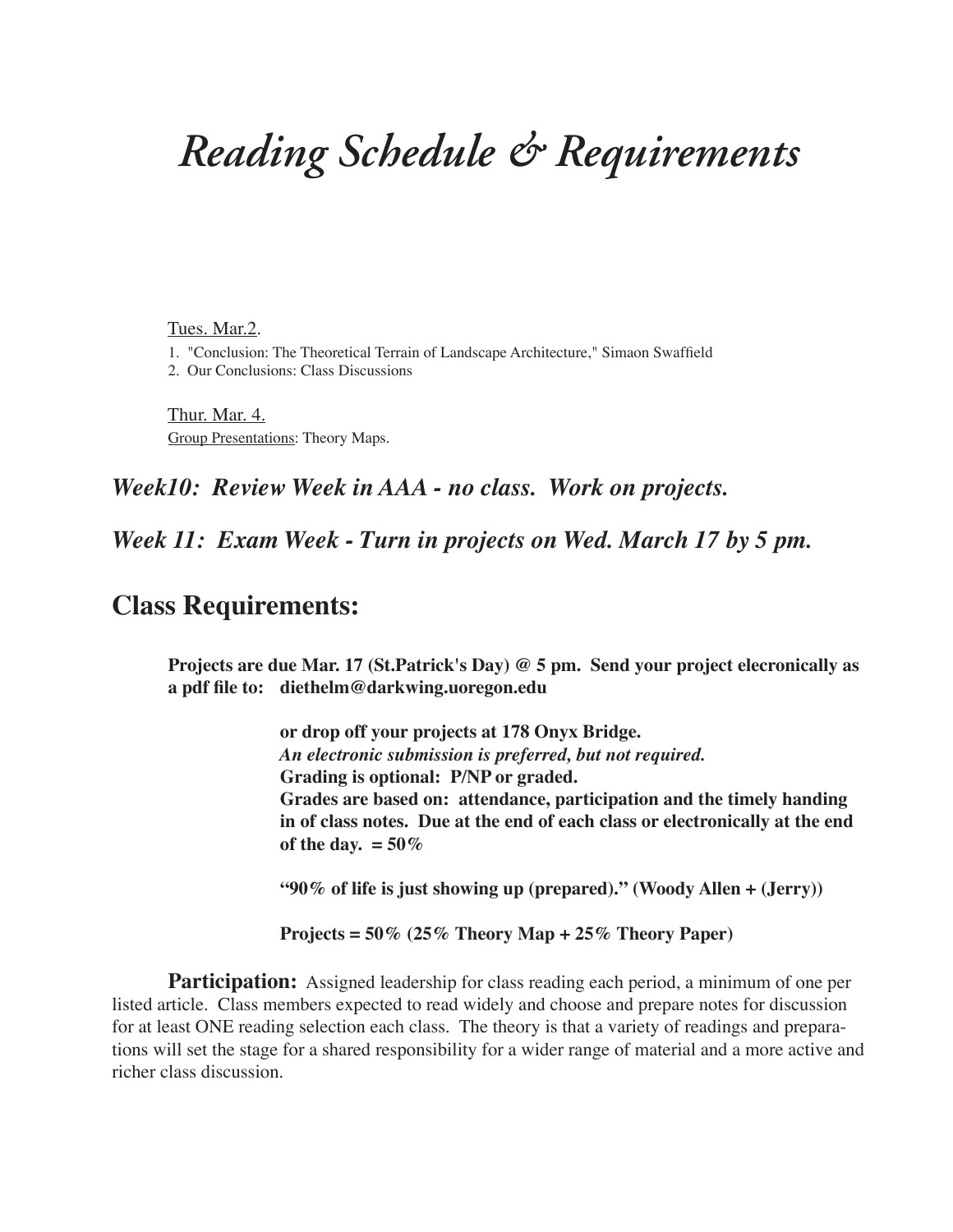## *Class Requirements cont.*

The theory class projects this term are designed to further the breadth and depth of your theoretical exploration.\*\*\*

## The **breadth** part is the **THEORY MAP:**

The THEORY MAP is meant to be a group effort at graphically modeling theoretical positions and people and may include: categories/names/prototypical projects/ideas/key-log quotes...

Print out the **MAP** as a 20"x30" poster in color for display. Hand in the mounted poster and a pdf file of the project at the end of term. Groups of three to five people, or about the number that can sit comfortably around a table in the Hearth, are asked to pool their ideas and graphic talents and to create a model of environmental planning and design theory and theorists. As an aid and additional insight into how the mind maps and categorizes the world, groups may want to read:

- 1. "Women, Fire, and Dangerous Things,"\* George Lakoff, in *Women, Fire and Dangerous Things*, The University of Chicago Press: Chicago, 1987 pp. 91-114. (reading)
- 2. "Style,"\* Meyer Shapiro, Anthropology Today, ed. by A.L. Kroeber, 1953, pp. 317-327. (reading)

The **depth** part is a 1500 word **THEORY PAPER** (with appropriate illustrations). Compare and contrast of two theorists you have chosen to explore in greater depth than the daily class reading and discussions allow. Comparing two people's ideas is intended to help sharpen conceptual similarities and differences and can become a mini-model feeding into the more elaborate graphic arrary and model that is the **MAP**. Your two theorists should appear on your group's **MAP**. The choice is personal and does not require approval. Use this opportunity to further your own theoretical interests. If you begin your paper early, you will have more to contribute to the class discussions and important reading to recommend to your friends.

Groups will briefly present and discuss their **MAPS** in our last class on March 4. I will be asking for a progress report about group progress and your preliminary ideas at mid-term in order to jump-start the theory mapping process.

**Notes:** 1 page (approx. is fine and/or as required by the material) of notes and or observa tions on the reading required for each class to prepare for discussion. Hand in after class or better, e-mail them to Jerry regularly so he can respond in class to important questions and comments, call on people he knows have ideas to contribute and just generally keep track of what's going on.

\*\*\* All people, races, sexes, genders, beliefs and theories will be treated with respect.

\*\*\* Every effort will be made to remove class barriers to challenged individuals, who should let the instructor know at the beginning of the term so that he can be consciously considerate and responsible and make necessary adjustments where possible.